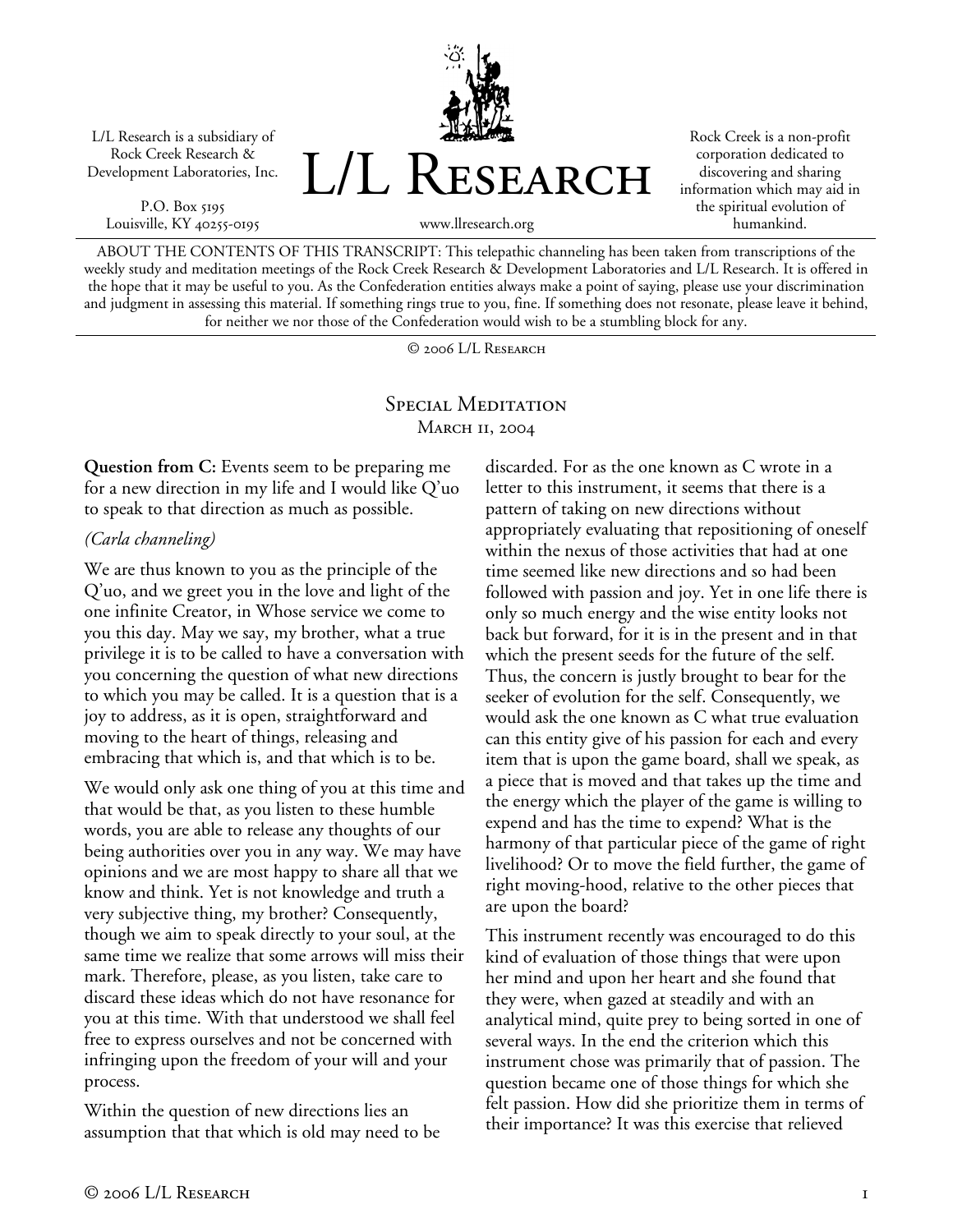this instrument of continuing feelings of being overwhelmed and swept by those things which she had on her agenda and we might fruitfully suggest that this tactic may be a preliminary to more deep and searching ways of evaluating the contents of a rich and fully lived life at this particular time. Some items, as noted by the one known as C, do need to fall off the back of the wagon but why and in what order? This sort of conscious, intellectually based analysis cannot go deep, cannot dive into the essence of the underlying questions that are presupposed in such a query. Yet it can, perhaps, in some helpful way, order and organize a picture of the situation within the mind so that there is a grasp of the whole that can be had at an intellectual level.

In moving deeper into the query of new directions and what we can say about them, you may perhaps have anticipated that we would be unable to be specific concerning new directions for it is not our work to do your work. Nor would we take that tremendous privilege and responsibility from you. There is an honor to being faced with this question in one's life and it presupposes a "life of significant soil" as the poet has said $^1$ , that life that has dug into itself to produce things of value that are valued and have the history of being valued by others. Consequently, when one wishes to embrace new directions there are those deeper questions that are concerned in such a gaze. One wishes to gaze at the process of thinking which is the habitual nature of the one known as C, gazing at the self through time, looking at those patterns of thought that repeat themselves and beginning to sit with them and

identify the themes of those thoughts. Many times there are patterns that have been used, and perhaps used fully, that, because of affection, are retained within the active mind and in some cases these need to be reevaluated in terms of the living and energetic center of the self which seems to be moving on and trying to move, shall we say, into new directions and in new ways of thinking and being.

You do not consider these things as quantities only. For each line of inquiry, each avenue of spending time fruitfully, is an entire world full of qualities and not simply a unit of fact. When things are valued they are far more than fact. When avenues of progress are valued they are far more than streets. There is an aura, a presence, a world that is implied with each turning and each new project. What roads are needed by the one known as C at this time for his learning and service? This is the proper question and we believe it is precisely that which you ask. But realize that you ask about a far more subtle and complex thing than simply that which can be said in a disposition that expresses quantity or essence.

We would move back to the word about which we had some discussion before and that word is "passion." It is always well to identify the center of one's passion and in order to do that it is often necessary to release all suppositions concerning the self and to begin from a place of simple inquiry into the self.

This past weekend this instrument was channeling for its group meditation at the regular Sunday afternoon time and a very similar question was asked of us by several within the group who were pondering new directions as well as the one known as C. And to them as well as to you we discuss the experience this instrument is having, of having the wiring within the house in which she lives redone because the previous wiring was not strong enough to carry enough power to do those things which this instrument wished to do within the house. When new directions are intended, quite often before they can be followed there must occur a period of deconstruction within the house of the personality, shall we say, or the ego, the aspects of self that are the shell of the self and that need sometimes gently to be evaluated and perhaps repositioned in a more helpful configuration for telling the truth about the substance of being that dwells within the house of personality and name and identity. And so we would

 $\overline{a}$ 

<sup>1</sup> T. S. Eliot, the ending of *Four Quartets; The Dry Salvages*: Here the impossible union Of spheres of existence is actual, Here the past and future Are conquered, and reconciled, Where action were otherwise movement Of that which is only moved And has in it no source of movement-Driven by demonic, chthonic Powers. And right action is freedom From past and future also. For most of us, this is the aim Never here to be realized; Who are only undefeated Because we have gone on trying; We, content to the last If our temporal reversion nourish (Not too far from the yew tree) The life of significant soil.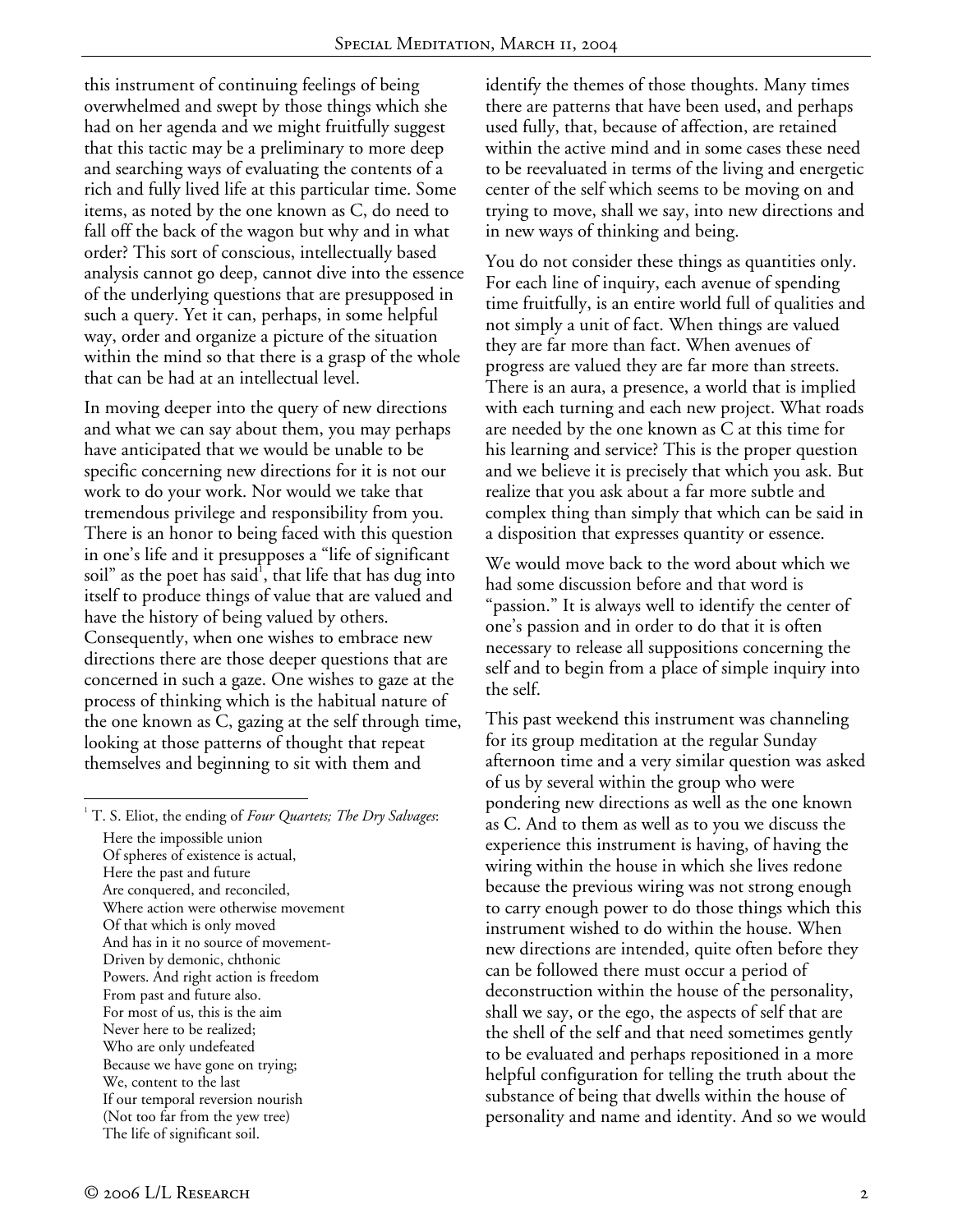suggest to you that you take a gently ruminating and thoughtful look at the energy entity that is yourself, the nuclear level of personality, the level of the surface of the life experience. It is well to ask the self, "Who am I and what is it that feels the most deeply a part of myself? And what is it, on the other hand, that begins to feel like a part of a role which I am playing, a mask which I am wearing, a reputation which becomes, though true, most tiresome?" Often the expectations of others, as pleasing and flattering as they may be, are also those things which unconsciously limit the essential energies of the self from moving outside what this instrument would call the box of consensus reality and its conventions of thinking.

It is often helpful in searching for results not to forget the search for essence. Results are something that occur almost as an offshoot of that entity whose process is on the beam in terms of following the resonance of the needs of that essential being and energy that you are. Involved in the hoopla and the tap dancing of speech and expression and ratiocinations of all kinds, beneath the shell of words and the easy glibness of surface eloquence and meaning no matter how attractive, there lies a hungry and thirsty soul and spirit whose essence is aching to explore not further, but deeper, not more broadly, but in a more focused manner. And as the searchlight of one's everyday consciousness becomes charmed and intrigued into attaching itself to the focus of a deep inner search, that spotlight may sharpen and delineate much that upon the surface of things is impossible or certainly improbable to see.

In some cases it is a matter of almost seducing oneself away from the joys of thinking and into a position of utter surrender to that darkness that accepts the mystery of the self and the infinite possibilities of what that self may do if allowed to bloom as the Creator has prepared for you to bloom. Not that there is one destiny for you or one choice that is right. Quite the opposite. There is certainly one destiny in terms of a general incarnational design but it is rather that chances for that design to be fulfilled are bursting at every corner so that there is never an end to the possibility to, as this instrument would say from the old Shaker hymn, "come round right."<sup>2</sup>

We pause while this instrument awaits the removal of two feuding cats from the immediate vicinity of the instrument and the one known as V.

## *(Pause)*

 $\overline{a}$ 

We are again with the instrument. Gazing into a mirror is gazing into the eyes of the Creator. Implicit in that flash of light that you are able to see into, in the eye in that mirror, is the gaze of The Lovers<sup>3</sup> which has been given flesh and is fascinated to find what it may find. This is your quest. To be and to learn and then, with the harvest that you have learned, to offer the gift of your observations to the one infinite Creator. For in learning about yourself you give the Creator the opportunity to learn about Itself in ever richer detail of understanding.

When you are in this state you have only to rest in the connection in order for that which is in your heart to be asked of that web of guidance that lies within that sparkle that you see in the mirror. It is a very physical way of identifying for you that consciousness that indwells you, dwells within your body, yet is closer to you than any cell in your body. For it is that essence that is you and out of it can be spun a thousand or a million bodies that may

To turn, turn will be our delight

There is more than one configuration that is appropriate at this time. However, one needs to be chosen and we encourage the one known as C to go deeply into that country that is unknown within himself. It can be done by something as simple as an exercise this instrument has done from time to time in just such a situation. The simple exercise is that of standing in front of the mirror and gazing, not at the self, but into the eyes or more particularly into the left eye, choosing one eye and gazing within it. This is a technique that aids in the focusing which moves the entity from [the attitude of] looking at an image or a form into the attitude of looking into an essence. For that which lies within the sparkle of the eye is the one infinite Creator, of which that sparkle is a little holographic unit.

<sup>&#</sup>x27;Tis the gift to be simple, 'tis the gift to be free,

<sup>&#</sup>x27;Tis the gift to come down where we ought to be,

And when we find ourselves in the place just right,

Twill be in the valley of love and delight.

When true simplicity is gained

To bow and to bend we shan't be ashamed,

Till by turning, turning, we come round right.

 $\beta$ <sup>3</sup> The nineteenth tarot image.

 $\overline{a}$  $2^2$  A Shaker song of the 18th century: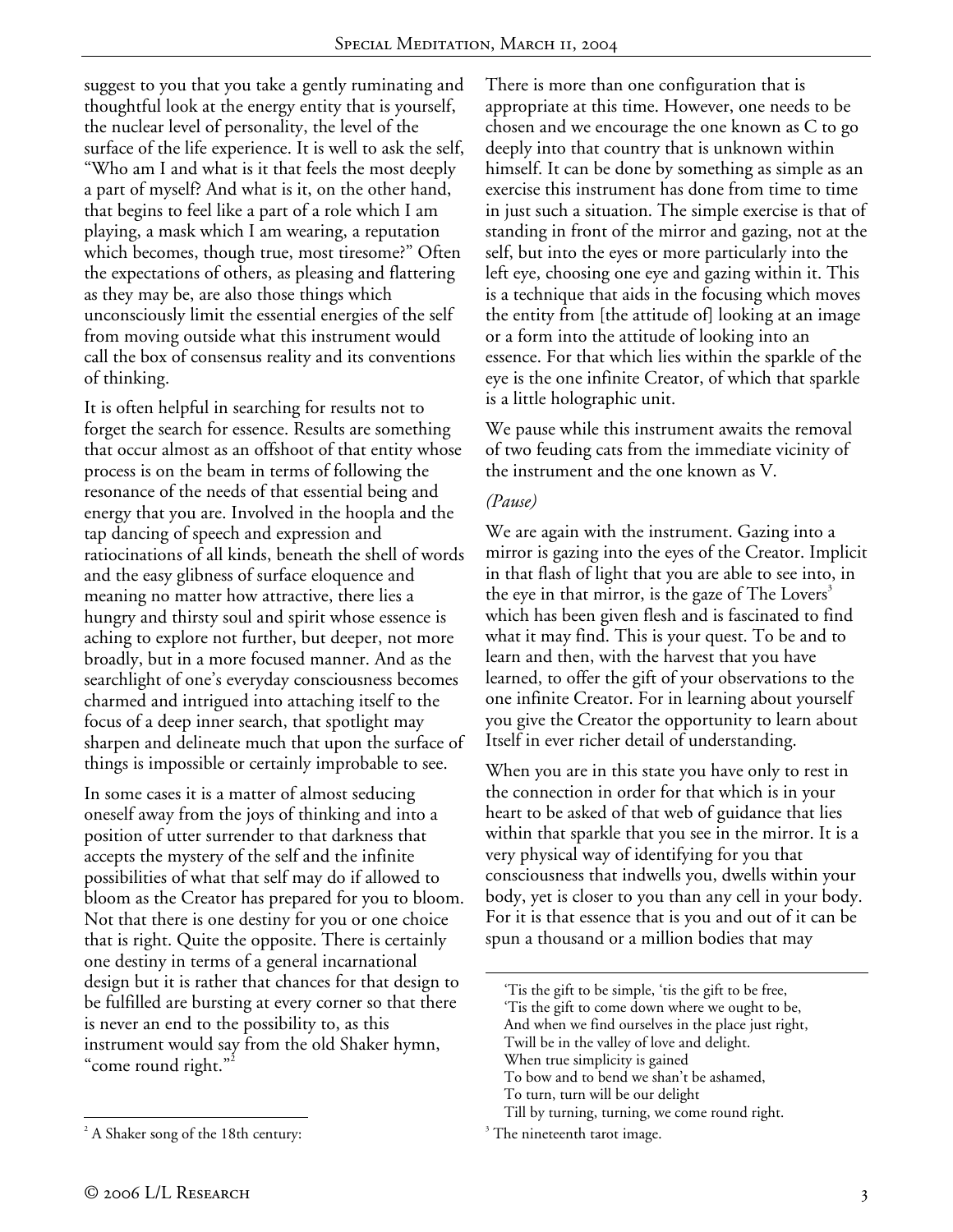experience incarnation. That light in your eye, as you gaze into it, is all that there is. And so you have direct access to grasp that which is not able to be grasped by the intellect, that all is truly one and that all information that you need will come to you as you need it. Rest in that looking and in that receiving until you begin to get a sense of yourself as consciousness, not the [you of the] physical eye but the great, the universal eye that is a citizen of eternity and that has come to this particular place at this particular time hoping to do certain things.

It struck the one who is the instrument when she was reading the very helpful note which the one known as C had so kindly sent her, that in the query about the writing of songs the evaluation of that song writing took only one criterion and that was the possibility for popular success of the writing of these songs and these screen plays. Why, the one known as C wondered, would an urge to write these things be there if it were so inappropriate in terms of creating that green energy which the instrument calls money. And yet we would say to the one known as C, while it is the form of things that you wish to write songs or screen plays, what is the essence of that which you wish to communicate? Having achieved an age of seventy, it's a good time to move not into the mundane but into the metaphysical, not into the practical but into the philosophical, not into the outer world but into the essence of the inner world that contains the roots of consciousness. It cannot be said that there's any harm in outer achievement. Often such outer gifts to the world are most needed and most appreciated and most helpful in lightening the consciousness of the planet. Yet many times the essence of one's incarnational service to the planet, to its people, that for which one took breath in a very deep sense, has to do not with outer gifts but with inner gifts and their development. Many times in the attempts to be productive the self is not allowed fully to come into its bloom. That which blooms, that which is unseen, also lightens the planet.

And so we encourage the one known as C to open into a wider point of view so that there are more points to evaluate and a deeper puzzle to solve. We do not wish to solve this for you, my brother, but we do wish for you to see the justness of the question and the depth of its ramifications. We wish you great joy in moving into this time of choice with full awareness of your freedom to do that which truly

creates for you the right environment in which to bloom.

May we answer any further queries at this time, my brother?

**Questioner:** Yes, can you tell me, if you can, when the human population of the earth will be reduced?

We are those of  $Q'$ uo, and are aware of your query, my brother. We may say, ironically enough, that the human population of this planet is already in the process of being reduced. For as those entities which are born come into incarnation, the structure of their cells are somewhat altered in such a way as to better enable them to enjoy fourth-density vibrations, which are becoming increasingly transparent to the third density of vibration upon your planet at this time.

We are not able to offer information concerning the possible sudden removal of entities from the planet which you know as Earth or Gaia. There are no more than possibilities or, as the one known as Ra called them, possibility/probability [vortices]. There is a wide range of possible futures for your peoples. May we say that much has changed simply because of the events since the turn of this last millennium in that while the outer situation has seemed to become darker and darker, the situation as regards the lightness of its peoples has improved in that the sheer darkness of the situation and the relative simplicity of identifying the darkness and the light have helped to quicken the pace of awakening those who were, shall we say, sitting on the fence, half asleep and half awake.

The sheer outrageousness of some of the patterns has been as the snooze alarm on the alarm clock saying, "Just wake up a minute and check out this one thing. Then you may go back to sleep." However, one snooze alarm after another has to bring one into a more wakeful state in which underlying patterns of planetary madness begin to become more obvious. Consequently, it is completely unknown to us at what rate entities will continue to awaken and at what rate the ensuing lightness of the planetary atmosphere will begin to cause what this instrument would call the "Hundredth Monkey Effect<sup>4</sup>,"

<sup>&</sup>lt;u>.</u> 4 From *The Hundredth Monkey* by Ken Keyes Jr:

Although the exact number may vary, this Hundredth Monkey Phenomenon means that when only a limited number of individuals knows a "new way," it remains the